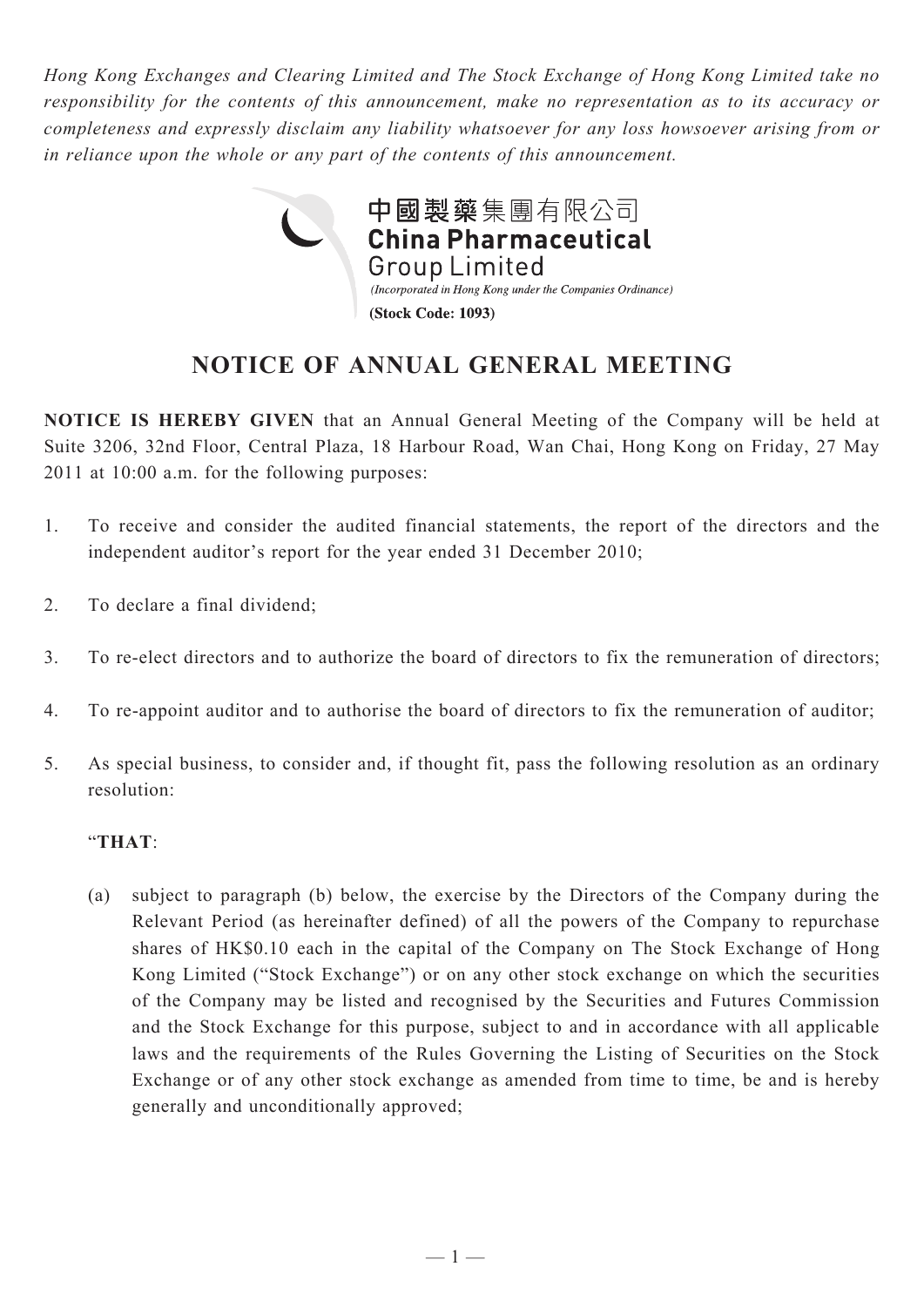- (b) the aggregate nominal amount of shares of the Company which the Directors of the Company are authorised to repurchase pursuant to the approval in paragraph (a) above shall not exceed 10% of the aggregate nominal amount of the issued share capital of the Company as at the date of this resolution, and the said approval shall be limited accordingly; and
- (c) for the purposes of this resolution, "Relevant Period" means the period from the passing of this resolution until whichever is the earlier of:
	- (i) the conclusion of the next annual general meeting of the Company;
	- (ii) the expiration of the period within which the next annual general meeting of the Company is required by law or the articles of association of the Company to be held; and
	- (iii) the date on which the authority set out in this resolution is revoked or varied by an ordinary resolution of the shareholders of the Company in general meeting."
- 6. As special business, to consider and, if thought fit, pass the following resolution as an ordinary resolution of the Company:

## "**THAT**:

- (a) subject to paragraph (c) below, the exercise by the Directors of the Company during the Relevant Period (as hereinafter defined) of all the powers of the Company to allot, issue and deal with additional shares of HK\$0.10 each in the capital of the Company and to make or grant offers, agreements and options (including bonds, warrants and debentures convertible into shares of the Company) which would or might require the exercise of such power be and is hereby generally and unconditionally approved;
- (b) the approval in paragraph (a) above shall authorise the Directors of the Company during the Relevant Period (as hereinafter defined) to make or grant offers, agreements and options (including bonds, warrants and debentures convertible into shares of the Company) which would or might require the exercise of such power after the end of the Relevant Period;
- (c) the aggregate nominal amount of share capital allotted or agreed conditionally or unconditionally to be allotted (whether pursuant to an option or otherwise) and issued by the Directors of the Company pursuant to the approval in paragraph (a) above, otherwise than pursuant to (i) a Rights Issue (as hereinafter defined); (ii) an issue of shares upon the exercise of rights of subscription or conversion under the terms of any warrants of the Company or any securities which are convertible into shares of the Company; (iii) an issue of shares as scrip dividends pursuant to the articles of association of the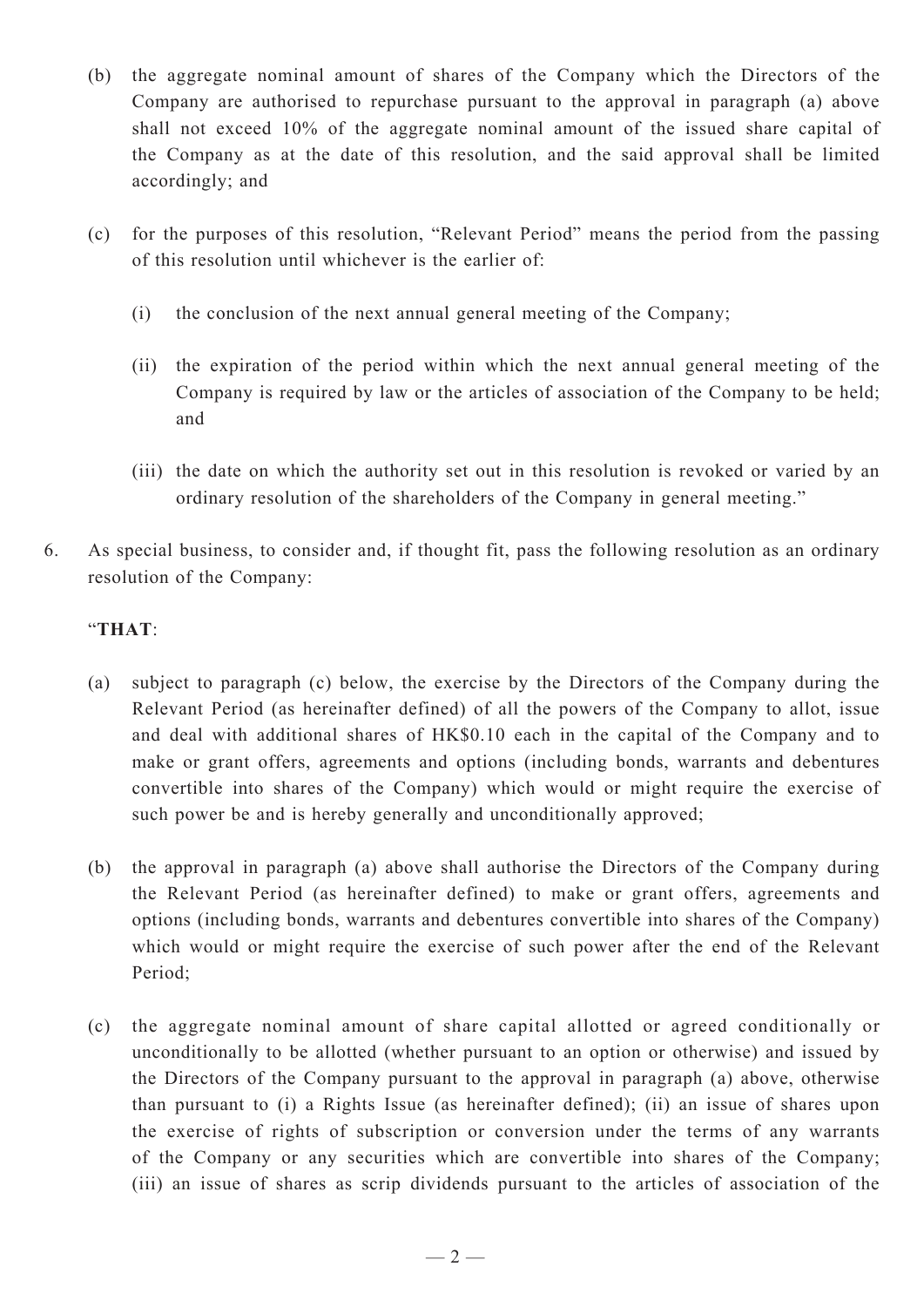Company from time to time; or (iv) an issue of shares under any option scheme or similar arrangement for the grant or issue of shares or rights to acquire shares of the Company, shall not exceed 20% of the aggregate nominal amount of the issued share capital of the Company as at the date of passing this resolution, and the said approval shall be limited accordingly; and

(d) for the purpose of this resolution,

"Relevant Period" means the period from the passing of this resolution until whichever is the earlier of:

- (i) the conclusion of the next annual general meeting of the Company;
- (ii) the expiration of the period within which the next annual general meeting of the Company is required by law or the articles of association of the Company to be held; and
- (iii) the date on which the authority set out in this resolution is revoked or varied by an ordinary resolution of the shareholders of the Company in general meeting; and

"Rights Issue" means an offer of shares (including bonds, warrants and debentures convertible into shares of the Company) open for a period fixed by the Directors of the Company to the holders of shares of the Company on the register on a fixed record date in proportion to their then holdings of such shares as at that date (subject to such exclusions or other arrangements as the Directors of the Company may deem necessary or expedient in relation to fractional entitlements or having regard to any restrictions or obligations under the laws of, or the requirements of any recognised regulatory body or any stock exchange in, any territory outside Hong Kong applicable to the Company)."

7. As special business, to consider and, if thought fit, pass the following resolution as an ordinary resolution of the Company:

"**THAT** subject to the passing of the resolution nos. 5 and 6 set out in the notice convening the meeting, the general mandate granted to the Directors of the Company to allot, issue and deal with additional shares pursuant to resolution no.6 set out in the notice convening this meeting be and is hereby extended by the addition thereto of an amount representing the aggregate nominal amount of shares in the capital of the Company repurchased by the Company under the authority granted pursuant to resolution no.5 set out in the notice convening this